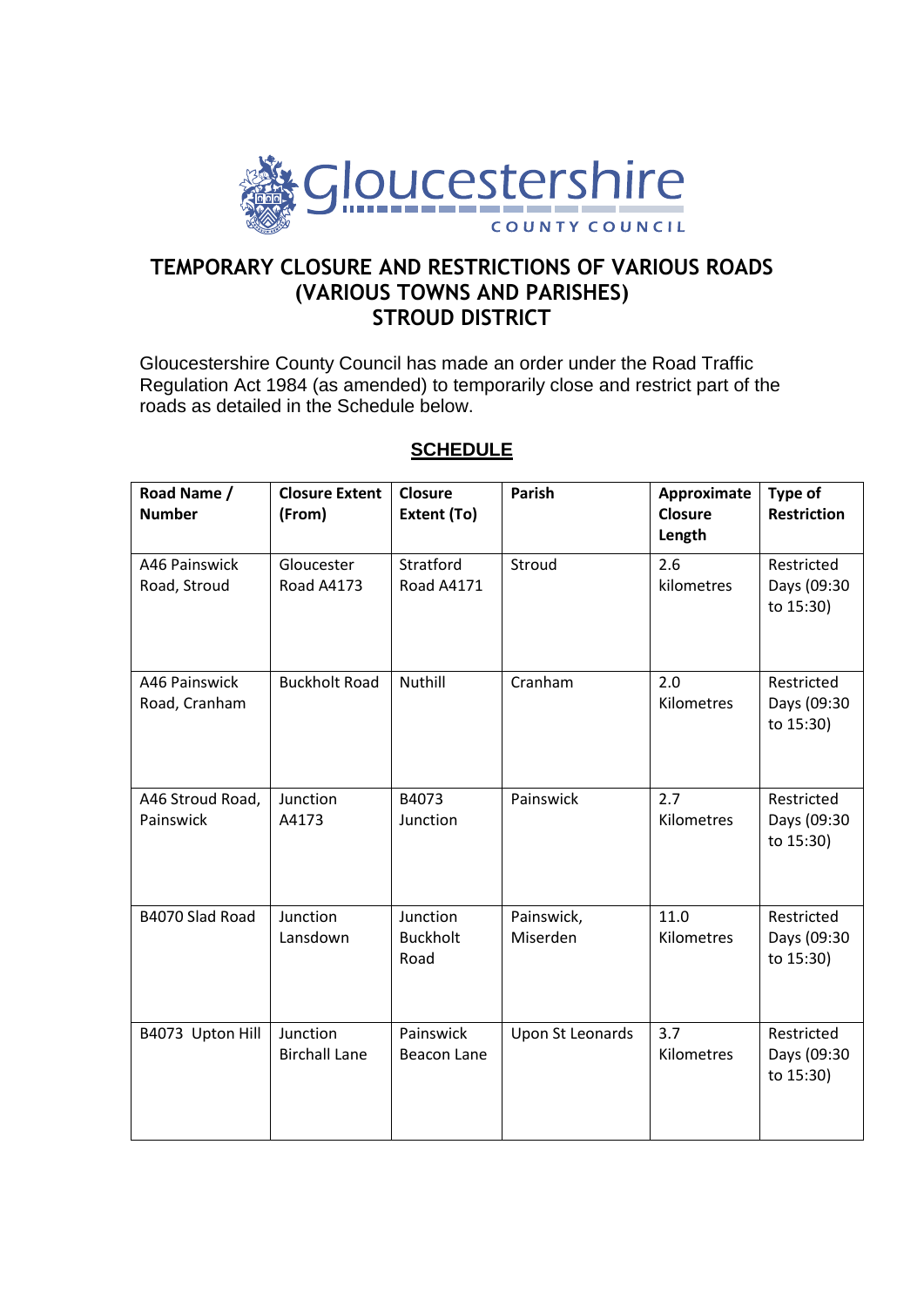| B4058 Horsley<br>Road                                              | Junction A46                          | Outsde South<br>Lodge                 | Wotton-Under-<br>Edge, Kingscote,<br>Owlpen | 5.0<br>Kilometres | Restricted<br>Days (09:30<br>to 15:30) |
|--------------------------------------------------------------------|---------------------------------------|---------------------------------------|---------------------------------------------|-------------------|----------------------------------------|
| A4171 Stratford<br>Road                                            | Paganhill Lane<br>roundabout          | A46 Junction                          | Stroud                                      | 1.2<br>Kilometres | Restricted<br>Days (09:30<br>to 15:30) |
| A4171 Paganhill<br>Lane                                            | Cainscross<br>Roundabout              | Stratford<br>Road<br>roundabout       | Stroud, Caincross                           | 590 metres        | Restricted<br>Days (09:30<br>to 15:30) |
| B4060<br>Stinchcombe to<br><b>Wotton Under</b><br><b>Edge Road</b> | <b>Junction Bear</b><br><b>Street</b> | Junction<br><b>Taits Hill</b><br>Road | Wotton-Under-<br>Edge & North<br>Nibley     | 5.6<br>Kilometres | Restricted<br>Days (09:30<br>to 15:30) |
| B4058 Coombe<br>Road                                               | Junction<br>Whiteway Hill             | Junction Old<br>Town                  | <b>Wotton Under</b><br>Edge                 | 4.2<br>Kilometres | Restricted<br>Days (09:30<br>to 15:30) |
| A4135 Cam<br>Pitch, Tilsdown<br>and Kingshill<br>Road              | Junction High<br><b>Street</b>        | Junction May<br>Lane                  | Dursley, Cam                                | 2.6<br>Kilometres | Restricted<br>Days (09:30<br>to 15:30) |
| A4135 Draycott<br>and High Street                                  | Junction A38                          | Junction Cam<br>Pitch                 | Dursley                                     | 2.7<br>Kilometres | Restricted<br>Days (09:30<br>to 15:30) |
| A4135 Kingscote                                                    | <b>B4058 Bath</b><br>Road Junction    | A46 Calcot<br>Junction                | Kingscote                                   | 4.7<br>Kilometres | Restricted<br>Days (09:30<br>to 15:30) |
| A419 London<br>Road                                                | Junction Dr<br><b>Newtons Road</b>    | Junction<br>Cirencester<br>Road       | Chalford, Stroud,<br>Brimscombe &<br>Thrupp | 7.3<br>Kilometres | Restricted<br>Days (09:30<br>to 15:30) |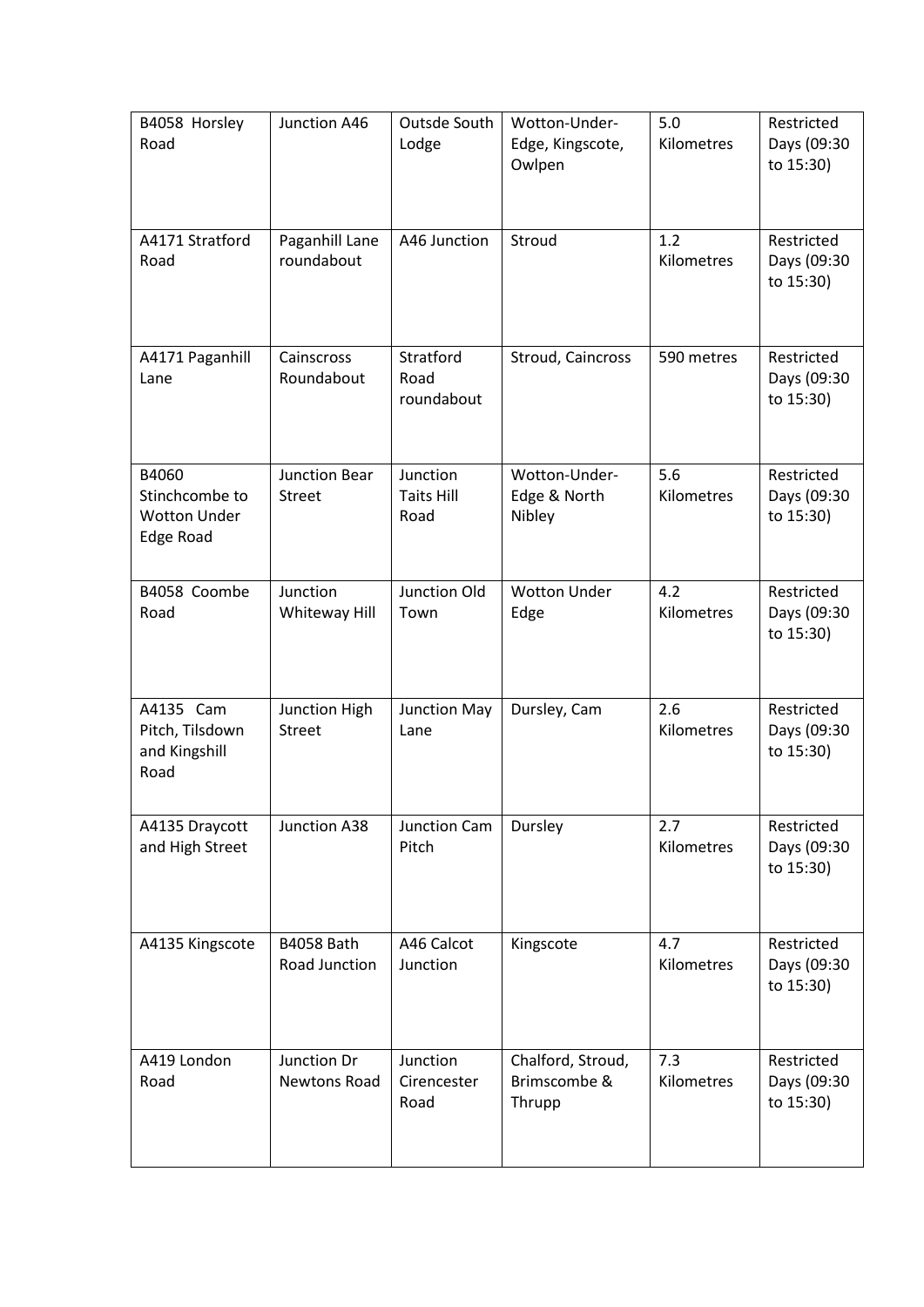| 3/204<br><b>Toadsmoor Road</b><br>and Vatch Lane                           | Dr Crouchs<br>Road                       | <b>Bussage Hill</b>                                         | Bisley-with-<br>Lypiatt, Chalford                      | 1.2<br>Kilometres  | Restricted<br>Days (09:30<br>to 15:30)                                    |
|----------------------------------------------------------------------------|------------------------------------------|-------------------------------------------------------------|--------------------------------------------------------|--------------------|---------------------------------------------------------------------------|
| B4066 Uley Road<br>& Crawley Hill                                          | Junction<br>Woodmancote                  | Junction<br>Frocester Hill                                  | Uley, Dursley                                          | 6.2<br>Kilometres  | Restricted<br>Days (09:30<br>to 15:30)                                    |
| 3/212<br>Gloucester<br>Road to Bird in<br>Hand                             | The Lane,<br>Randwick                    | Road from<br>Bird in hand<br>to Main<br>Road<br>Whiteshill. | Randwick and<br>Westrip,<br>Whiteshill and<br>Ruscombe | 1.8<br>Kilometres  | Unrestricted<br>Days (07.00<br>> 19.00                                    |
| 3/210 Edge<br>Road,<br>Whiteshill.                                         | Haresfield<br>Lane                       | Edge Road<br>to Spring<br>Acre                              | Harescombe &<br>Painswick                              | 1.65<br>Kilometres | Unrestricted<br>Days (07.00<br>>19.00<br><b>School</b><br><b>Holidays</b> |
| 3/268Butterrow<br>Hill, Stroud.                                            | Bear Hill to<br><b>Butts</b><br>Junction | Rodborough<br>Lane<br>Junction                              | Rodborough                                             | 1.35<br>Kilometres | Unrestricted<br>Days (07.00<br>>19.00<br><b>School</b><br><b>Holidays</b> |
| 41433 Road<br>from Mount<br>Vernon<br>Junction to<br><b>Butterrow Hill</b> | <b>Butterrow</b><br>Hill                 | Bear Hill to<br>the Butts                                   | Rodborough                                             | 560 metres         | Unrestricted<br>Days (07.00<br>>19.00<br><b>School</b><br><b>Holidays</b> |
| 3/197 Portway,<br><b>Upton St</b><br>Leonards                              | A46 Junction                             | High St                                                     | <b>Upton St</b><br>Leonards &<br>Cranham               | 2.15<br>Kilometres | Unrestricted<br>Days (07.00<br>> 19.00                                    |
| B4066 Selsley<br>Hill to<br>Pennwood                                       | Selsley Road                             | Bownhill                                                    | Woodchester                                            | 854 metres         | Restricted<br>days (09.30<br>> 15.30                                      |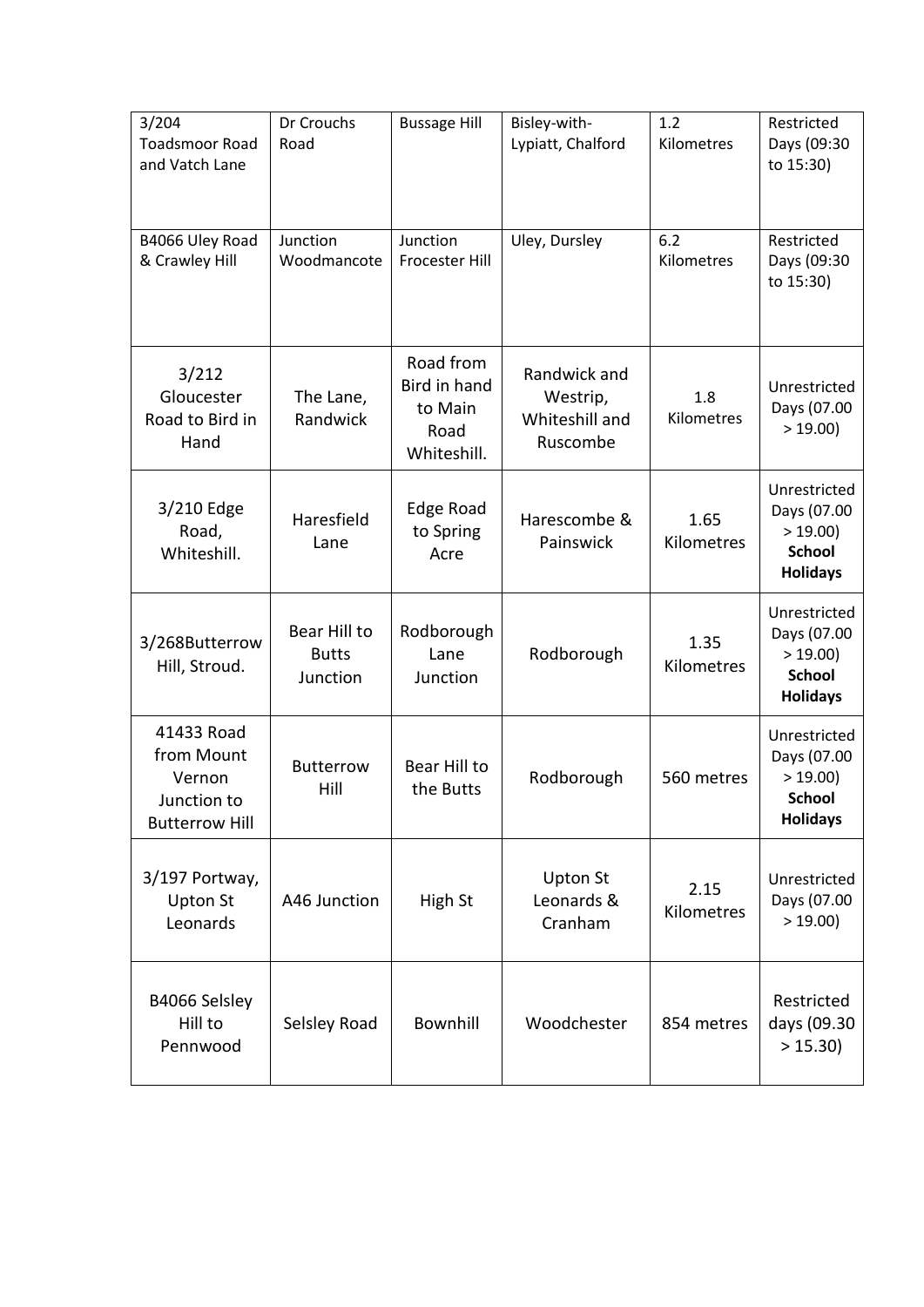| 41425<br>Tabernacle<br>Walk.                                                                  | Little London<br>to<br>Tabernacle<br>Walk                        | Bear Hill to<br>the Butts                    | Rodborough     | 275 metres        | Unrestricted<br>Days (07.00<br>> 19.00 |
|-----------------------------------------------------------------------------------------------|------------------------------------------------------------------|----------------------------------------------|----------------|-------------------|----------------------------------------|
| 41425 Little<br>London to<br>Tabernacle<br>Walk.                                              | Tabernacle<br>Walk                                               | <b>Bowl Hill</b>                             | Rodborough     | 560 metres        | Unrestricted<br>Days (07.00<br>> 19.00 |
| 3/266 Bear Hill.                                                                              | Bear Hill to<br>Moor Court                                       | Little<br>London to<br><b>Bear Hill</b>      | Rodborough     | 760 metres        | Unrestricted<br>Days (07.00<br>> 19.00 |
| 3/269<br><b>Brimscombe</b><br>Hill                                                            | <b>Brimscombe</b><br>Hill to Jacobs<br>Knowle<br><b>Burleigh</b> | <b>Brimscombe</b><br>Hill to Rose<br>Cottage | Minchinhampton | 790 metres        | Unrestricted<br>Days (07.00<br>> 19.00 |
| 3/269 Culver<br>Hill                                                                          | Junction<br>Littleworth                                          | <b>Culver Hill</b><br>to Giddynap<br>Lane    | Minchinhampton | 370 metres        | Unrestricted<br>Days (07.00<br>> 19.00 |
| 41451 Culver<br>Hill to St Chloe                                                              | Its entire<br>length                                             |                                              | Minchinhampton | 340 metres        | Unrestricted<br>Days (07.00<br>> 19.00 |
| 41454 and<br>41598 Road<br>from Culver Hill<br>to Beaudesert<br>Park School,<br>Pinfarthings. | <b>Culver Hill</b>                                               | Halfway<br>House to<br><b>Box Corner</b>     | Minchinhampton | 1.5<br>Kilometres | Restricted<br>Days (09.30<br>> 15.30   |

There will be no parking or waiting permitted throughout the duration of the works.

The reason for the closures and restrictions is to remove diseased Ash Trees that are within falling distance of the highway.

The roads are expected to be closed and restricted on a rolling programme commencing 1<sup>st</sup> July 2021, where the presence of approved signage will